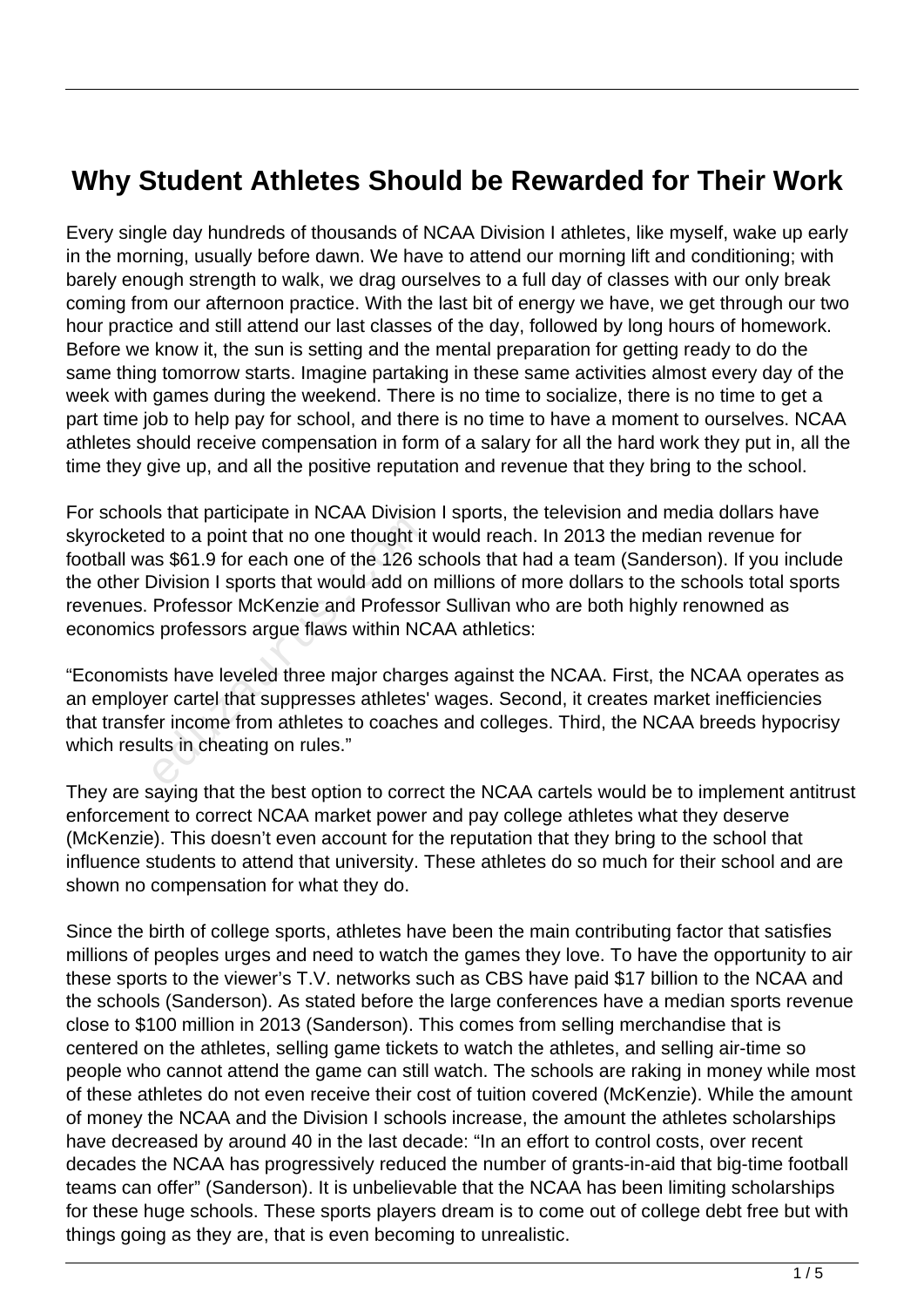These revenue statistics do not even account for the larger number of students who want to attend schools with good sports teams. Students are no longer solely worried about how academically prestigious their school is, they are now looking for a full college experience that includes lots of fun. Schools with good sports teams makes the school very appealing for potential future students. How cool would it be to attend a school with their basketball team making it to the final four? These students are looking to go to the school where they can have a great time by going to a game, and then celebrating afterwards, leaving the students with many great memories. Having more kids want to attend the university makes that school more prestigious. This allows for them to make the application process more selective and obtain better students. It also enables them to raise the cost of tuition if they chose (McKenzie). Having a good college sports team increases the school's revenue by millions of dollars, but not a penny of that will go directly to the people making it all possible. What's even worse is that these athletes do not have any extra time on their hands to get a job to help pay for their tuition.

College athletes can spend anywhere from 20-30 hours a week ranging from practice to competitions. Even in their offseason that number only drops to 15 hours. Even towards the lower end of the spectrum that means that the typical athlete will be spending over 1000 hours a year doing their sport. By simply replacing the sport with a part-time job that athlete could be making between \$10,000 and \$15,000 a year. With these numbers being so large, it is easy to see why the best solution to these athletes not getting compensation would be making them an employee of the school, paying them a basic salary. The salary should start off as minimum wage and increase each consecutive semester that the athlete has participated on the team. This would be the first step to reimbursing the athletes for all the time they put into their school. It makes no sense to why these athletes should have any less of a chance than the average student to make extra money. To start off it is not easy going to college with a full course load, then throw on the extra time they put in for practice. By the end of their 4-5 years of college all these athletes will have on their resume is that they played a sport in college. If you examine a non-athlete's resume you will see all the extra jobs, extracurricular, and internships that they were able to accomplish with their free time. These future employers are looking for students that were actively involved during college, so being just an athlete doesn't always cut it. Employers may be inclined to choose the non-athlete with all their extracurricular activities over the athlete. It is shocking to see why anyone would chose to play a college sports; it seems that it only puts them at a disadvantage later in life. Paying the athletes with a salary is not the only way to compensate the hard work these athletes put in. their sport. By simply replacing th<br>tween \$10,000 and \$15,000 a yea<br>ne best solution to these athletes r<br>of the school, paying them a basic<br>increase each consecutive semes<br>I be the first step to reimbursing th<br>o sense to w

The NCAA is a cartel which exploits the athletes and doesn't pay them any extra money for blood, sweat, and tears they put into the school. Richard McKenzie, an economics professor at Clemson University explains:

"The argument that the NCAA is a working cartel that suppresses athletes' wages (including fringe benefits) is grounded in the conventional microeconomic theory that labor-market competition among independent employers dissipates quasi rents that would otherwise go to employers."

McKenzie is explaining that the NCAA is able to band together with the schools and with their combined power they don't have to pay the athletes. An NCAA cartel should not exist, it is shown that a free market produces the most profitable outcome for both parties. A free market is a common practice in economics which allows everyone equal opportunity at a product (McKenzie). In this case the athletes would be the product and the schools would be the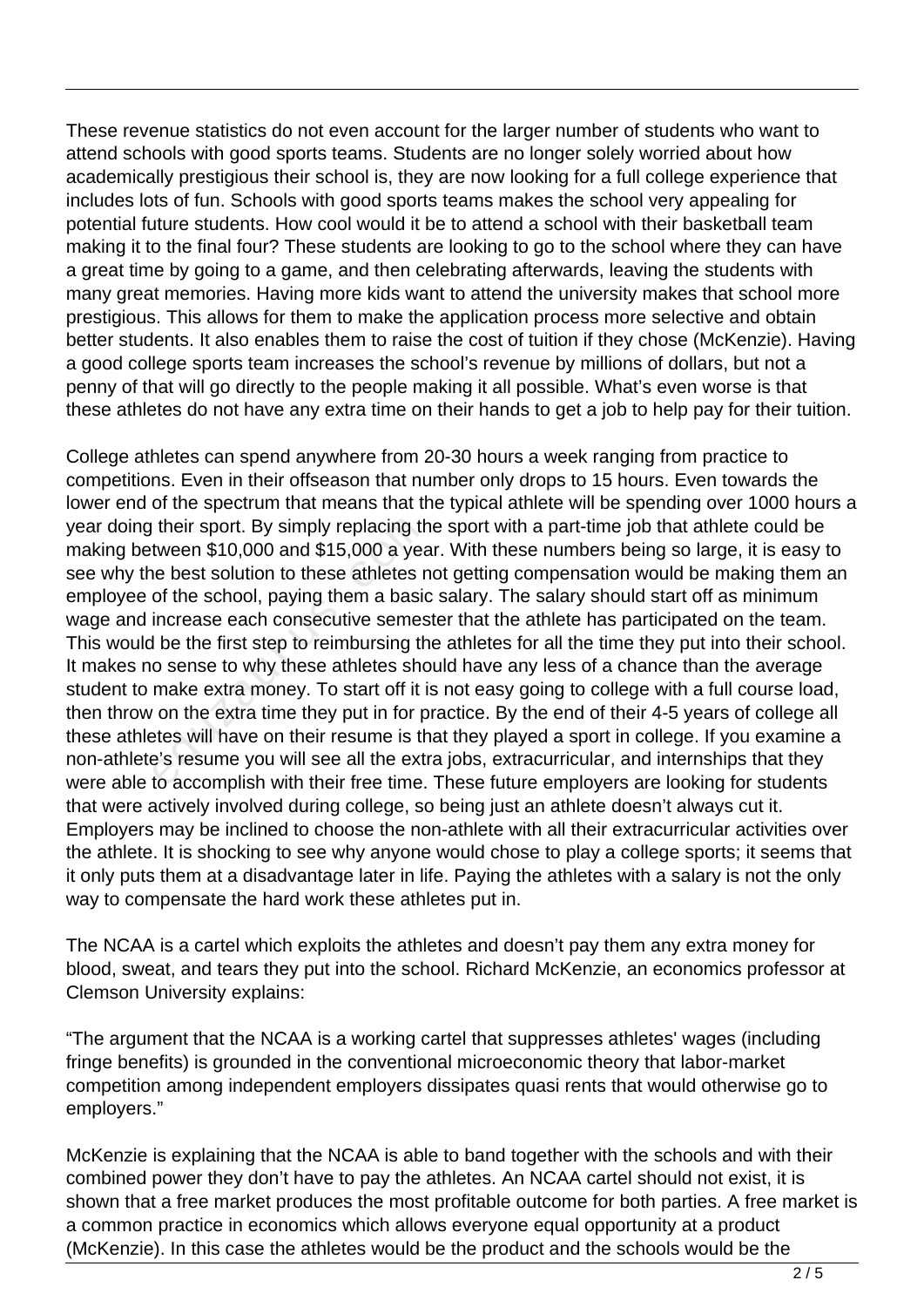consumers. In the free market, which is always found to be the only way to reach an equilibrium, the schools would have to bid for the athletes and pay them based on performance (McKenzie). Every year the athletes would be paid based on their worth to the school so the school surplus and the athlete surplus would be equal. Each athlete would be paid differently based on how they performed in previous games; so the teams MVP would make significantly more money than someone who only sits on the bench. The only problem with this is that an athlete could get dropped from the school if they didn't live up to what the school was paying them. In this case if an athlete would get injured or have bad games they may be dropped from the school and have to transfer. To avoid problems like this the NCAA Division I schools would have to sign a contract with their athlete that protected the athlete's money in case of injuries. The contract would be very hard to implement because the risk seems much higher for the school, making the school not want to have anything to do with the contract.

Professor Sanderson argues his best way to pay college athletes would be a point system to pay the athlete based on how many points they have. Most economists do not argue whether or not college athletes should get paid, they argue how they should get paid. Allen Sanderson who is an economist at the University of Chicago argues about a skill unit system to determine how much to pay the player. Professor Sanderson describes his skill unit system,

"More skill units can be extracted from existing players through extra training. Players ask for increasingly larger compensation per additional skill unit provided because of diminishing marginal returns to training and because the marginal value of leisure time increases as it becomes scarcer. At higher compensation rates, additional skill units also can be secured from players newly attracted to the market." ay the player. Professor Sanderso<br>units can be extracted from existi<br>ly larger compensation per additio<br>eturns to training and because the<br>scarcer. At higher compensation ra<br>wly attracted to the market."<br>cally saying that

He is basically saying that by rewarding athletes a skill unit point for all of their positive traits, such as scoring a touchdown or making multiple three point shots, the NCAA can implement a system that will perfectly pay each athlete based on their skill level. There are some very good points that professor Sanderson makes but there are some flaws. Sanderson's points are solely based on how the athlete does that year so there is not a lot of security in the job. There are so many complications with the other ways of paying athletes for all the good things they do for the school. Paying the athletes just a base salary that would be equivalent to minimum wage would be the best solution. The athletes would make extra money as if they had a part time job and the school wouldn't be taking a huge hit because most of that money would be going back to pay tuition.

Some of these athletes come from very poor backgrounds and are unable to pay for any extra supplies. Many of these athletes play a sport in hopes of getting recruited to a college to get a better life for themselves and help their families. Some of these athletes come from poor areas and their family is not able to send them to college because of the financial burden. Dominic Sylvester, who is an offensive lineman on full scholarship for University of Alabama at Birmingham, describes the struggle that he faces financially:

"They are wingtips, size 15, and he wears them to church, comes back to his dorm room and takes them off right away to preserve them…I don't have a lot of extra money to buy new ones. I've burned the rubber out. They don't have holes in them, but they are getting there" (Glier).

Sylvester's parents are poor and with no extra money from the school he is unable to purchase the most basic human necessities. This story hold true for many NCAA Division I athletes. Chris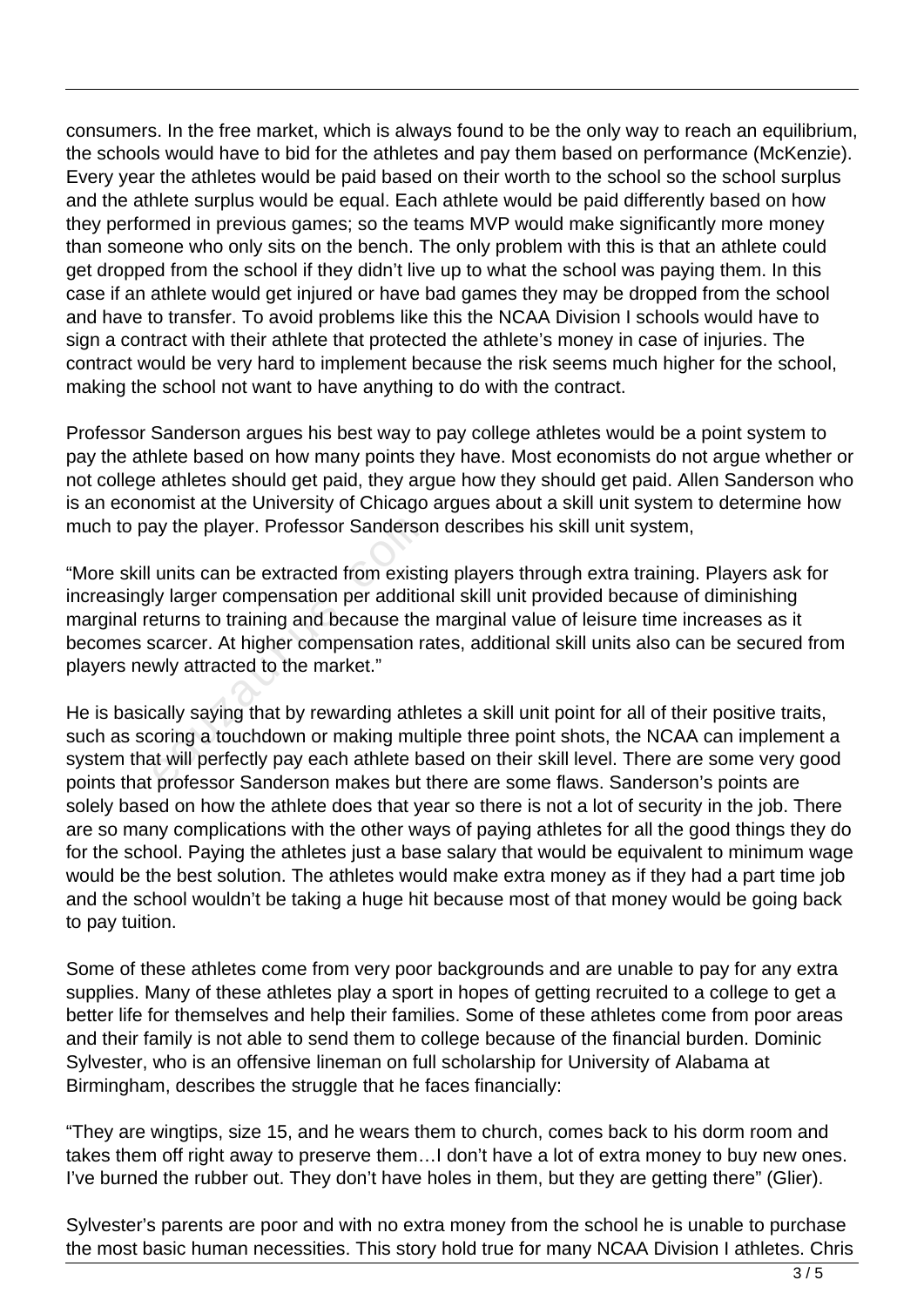Conley, a wide receiver at the University of Georgia, is unable to get a job and pay basic human necessities because of all the commitment he puts into his sport: "You end up doing all those things, and you get back to your room at such a late time, you need to study. There is no time for a job" (Glier). These kids train their whole lives to get a college scholarship so that they can make something out of their lives. The kids that finally end up making it and receive part scholarship will have to take out loans to make up the rest of the tuition (Sanderson). With no extra money they cannot afford to buy all the food they need to replenish their body after a hard day of training. If they rip their sneakers, they will have to wait a significant amount of time before they can scrape together enough money to buy an old pair of shoes. This is a true story for some of these athletes, and with the help of a salary paid from the school it will significantly improve their lives. They will no longer live in fear of how they are going to afford new cloths or their next meal. This money will give them the comfort that they deserve for working so hard to represent their school. Even though there are all these reasons to why athletes should get paid there are still some who argue against it.

People argue that when paying an athlete it would separate them from the student culture and put them above other students (Cooper). They would not be put above the rest of the students because to them it is just a job, they are getting paid to do their job. It is the same as the other students who are working to make extra money. Another argument is that the student-athletes get scholarship money every year and that is why they play their sport (Cooper). It is true that some of these athletes do receive scholarships but most of these athletes do not get enough money to even cover a meal plan, let alone tuition. In a recent NCAA approved statistics, only 2% of athletes coming out of high school will receive any scholarship money. Of those who do receive scholarship money, they only average about \$11,000 a year (NCSA). Most of these athletes are going to come out of college still in debt and have had a much more difficult road for the same outcomes. To try and save money these athletes are conserving money any way they can, either by limiting their food spending or clothes that they buy (Cooper). Shabazz Napier, who is a point guard from the University of Connecticut, tells his story about going to bed some nights on an empty stomach: "Sometimes, there's hungry nights where I'm not able to eat, but I still gotta play up to my capabilities" (Sherman). Even after putting in the thousands of hours in their sport the athletes will end up in the same spot as the average college student. This is why the only fair way to even playing field would be paying these athletes a base salary to cover the cost of food and clothing during their college experience. b them it is just a job, they are gett<br>who are working to make extra morship money every year and that is<br>ese athletes do receive scholarsh<br>even cover a meal plan, let alone t<br>etes coming out of high school will<br>holarship

People who argue against paying NCAA Division I athletes say that paying athletes will give them a sense of entitlement that will make them not listen to their coaches and teachers. If college athletes start getting paid they will think more highly of themselves and act like they run the school (Cooper). This is the opposite of what will happen if college athletes start receiving a salary for participating in sports. Paying the college athletes will give them more of an incentive to try harder in and out of practice. They will try harder to get good grades and do well on the team so that they will continue to receive this extra money. Money has always been an incentive for people; if college athletes were to receive money they would play their heart out every day to insure that they keep receiving money (Sanderson).

The final argument about not giving these college athletes money for all the hard work that they put in is that some of the sports simply do not deserve to be paid (Sanderson). Only the more popular sports at the larger schools are bringing in all the money while other smaller sports are depleting those revenues because no one comes to watch sports like golf and volleyball. It is true that the smaller and less well known sports, such as golf and volleyball, do not make the